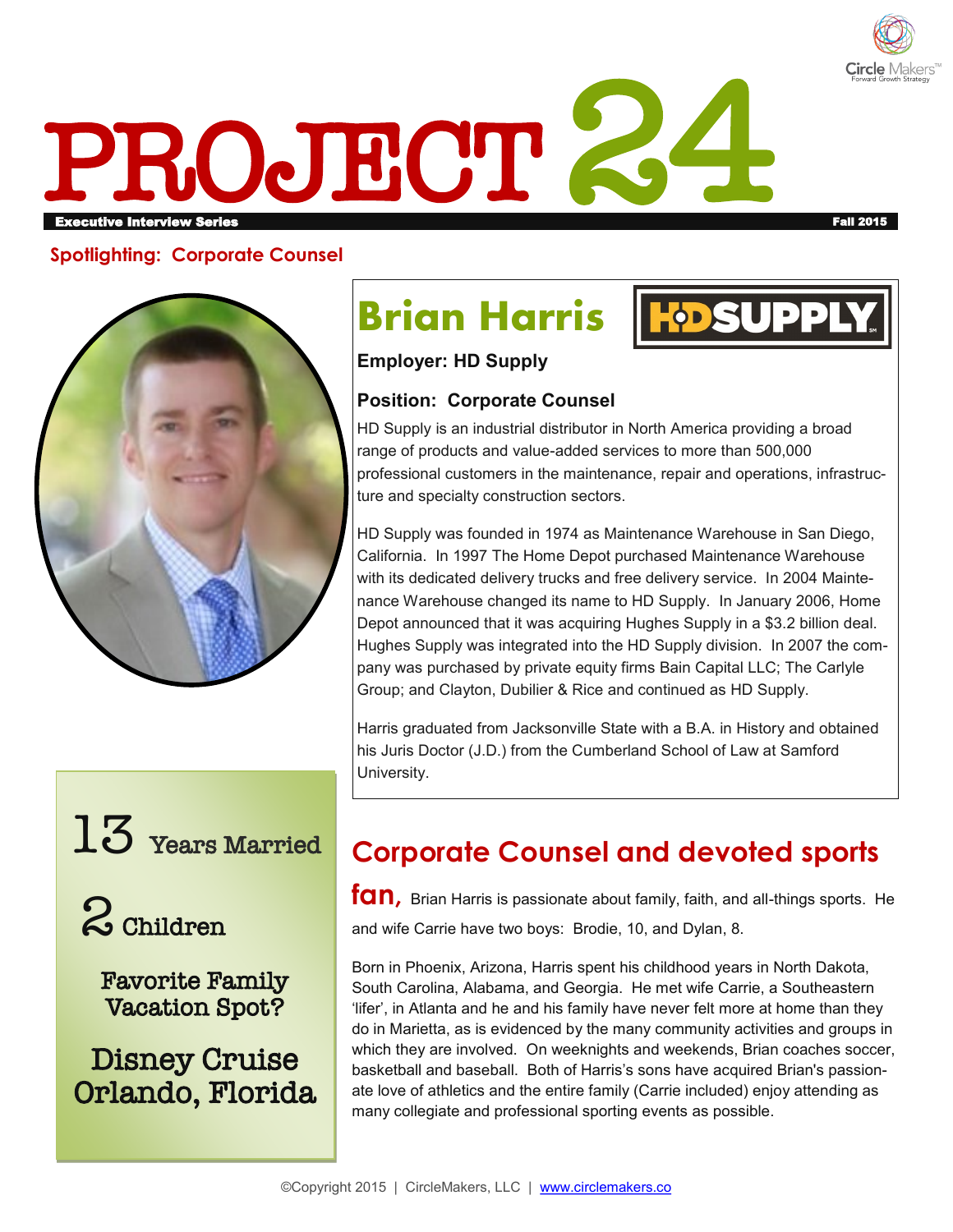

#### **Harris' sons Brodie and Dylan**

#### **Q: How would you define your mission as a parent?**

A: Harris doesn't hesitate when asked about his mission as a parent. "My focus as a dad is to model a Christ-centered marriage and raise godly sons who will, in turn, model Christcentered marriages and raise godly children of their own." Harris also believes in surrounding himself with like-minded men who share common beliefs about faith and fatherhood. "I am fortunate to be part of a group of men who are intentional about raising their boys with strong values. I also talk to my sons about important life issues even though they are only 8 and 10."

#### **Q: What are the biggest challenges you face in balancing demands at the office and home?**

A. Not unlike many executives, Harris's biggest challenge is finding enough time in the day to focus on both career and family. "Unfortunately, I spend more time at work than I do with my family. By the end of the weekday, I'm pretty worn out, but I make it a priority to muster up energy to keep up with my family once I get home."